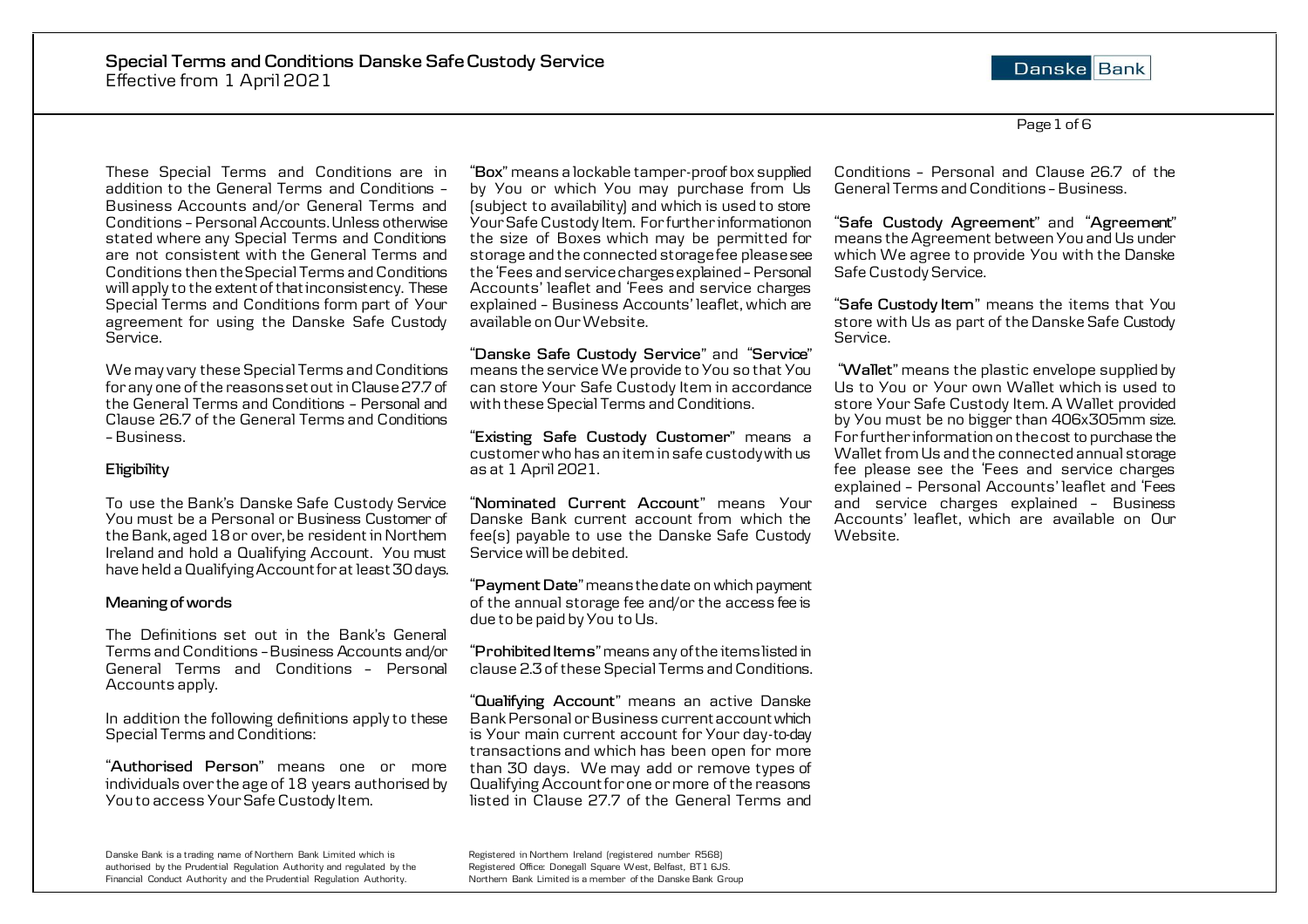# Danske Bank

Page 2 of 6

# **1. Supply of Boxes and Wallets**

- 1.1 If You are not an Existing Safe Custody Customer:
- a) You may use the Wallet provided by Us to You or You may use Your own Wallet to avail of the Danske Safe Custody Service.
- b) You may use the Box which You can purchase from Us or You may use Your own Box to avail of the Service. If You wish to provide Your own Box it must be lockable and tamper-proof. Suitcases are not acceptable.
- 1.2 If We, acting reasonably, consider that the Box/Wallet You intend to use is unsuitable for storage at a branch We may, at Our sole discretion, refuse to accept the Box/Wallet.
- 1.3 If, at any time while You are storing Your items with Us, the Box or Wallet is in such a state of disrepair that We believe it should be replaced, We may, at Our sole discretion ask You to replace it. We reserve the right to end this Agreement if You fail to do so within a reasonable time period in accordance with Clause 7.2 of these Special Terms and Conditions.
- 1.4 You are responsible for the safe-keeping of the key(s) used to access Your Box/Wallet, We will not store these for You and We will not be responsible for the loss of keys.
- 1.5 If, for any reason, We are required to drill into the Box, We will arrange for a suitable contractor to carry out the work and You will be responsible for all associated costs, including replacement of the Box if necessary.
- 1.6 You can let us know if You would like to change the Box or Wallet used to store

Danske Bank is a trading name of Northern Bank Limited which is Registered in Northern Ireland (registered number R568)<br>Registered Office: Donegall Square West, Belfast, BT1 6J5. authorised by the Prudential Regulation Authority and regulated by the Financial Conduct Authority and the Prudential Regulation Authority. Northern Bank Limited is a member of the Danske Bank Group

Your items if We have the size You'd like in the same branch as You store Your Safe Custody Item. Please be aware that this may lead to an increase or reduction in fees. You, or the Authorised Person, will be required to transfer the Safe Custody Item from the old box or wallet to the new Box or Wallet.

## **2. Contents of Safe Custody Items**

- 2.1 You are responsible at all times for the contents of the Safe Custody Item stored with Us.
- 2.2 You must own the items stored and it is prohibited to store any Safe Custody Item on someone else's behalf, unless You are a Danske Bank Business customer and You are a regulated professional services firm.
- 2.3 You must not store any of the following Prohibited Items:
- a) illegal items or any items related to illegal<br>activity, including anything that  $\arctivity$ , including anything constitutes proceeds of crime;
- b) any form of weapon including but not limited to ammunition, guns, fire-arms or knives;
- c) chemicals that are noxious, poisonous, inflammable, explosive, combustible or incendiary;
- d) drugs, pollutants, gases, liquids or odorous, toxic or radioactive substances;
- e) any living organism or any other substance or material which may be the subject of any ban, embargo or import restriction or any perishable item;
- f) cash of any currency that is in circulation;
- items that have been or are being used to facilitate tax evasion;
- h) items that are in any other way unlawful or that has or may be used in any act of terrorism or which may cause harm to any person, premises or place (including but not limited to) any of our offices,<br>employees, agents, contractors, employees. customers and visitors;
- i) items that require specific storage conditions; or
- j) original Wills, or any document that may be required to administer Your estate on Your death.
- 2.4 We may amend or add additional items to this list of Prohibited Items for any of the reasons in Clause 27.7 of the General Terms and Conditions – Personal and Clause 26.7 of the General Terms and Conditions –Business.
- 2.5 If You breach this section and store any Prohibited Items You agree to fully compensate Us and pay for all reasonable costs, charges, expenses, claims or damages that We incur as a result of Your breach.
- 2.6 We will not know what You store with Us. You are responsible for ensuring that this Service is used in accordance with these Special Terms and Conditions. We will not keep an inventory of the items You store with Us.
- 2.7 We reserve the right to ask You at any time what Safe Custody Items You are storing with Us. If our staff reasonably suspect that the answer given is incorrect. misleading or suspicious, We may prevent You accessing Your Safe Custody Items. We may also end this Agreement under Clause 7 (Termination) of these Terms and Conditions.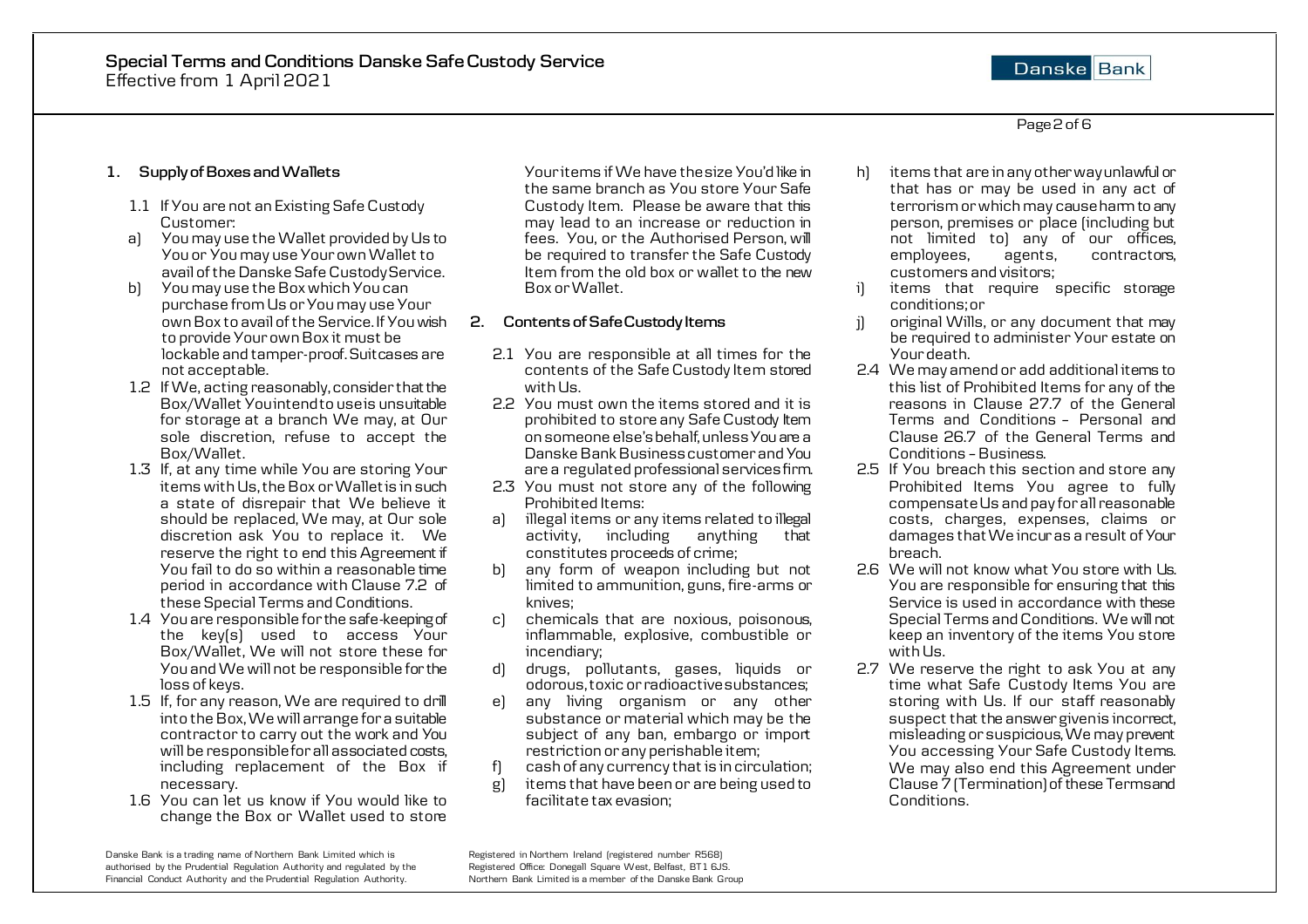# Danske Bank

#### Page 3of 6

## **3. Protecting Your Safe Custody Items**

- 3.1 The Danske Safe Custody Service is not suitable for storing items of substantial value.
- 3.2 We do not provide You with insurance cover for the Safe Custody Item You store with Us. You are responsible for insuring the Safe Custody Item against all risks for its full replacement value. You agree that You are using this Service to store these items at Your sole risk, except where these Terms and Conditions say otherwise. 3.3 We won't be liable for any loss or damage to Your Safe Custody Item unless:
- a) it is caused as a result of Us acting with gross negligence;
- b) We have breached the Agreement with You; or
- c) We have acted fraudulently.<br>34 Our liability for any loss on
- Our liability for any loss or damage to Your Safe Custody Item is limited to direct loss or damage only and We will not be liable for the acts or omissions by You or an Authorised Person.
- 3.5 We will not be liable to You for any damage caused to Your Safe Custody Item that occurs as a result of circumstances that are outside of Our reasonable control. These include but are not limited to:
- a) strikes, lockouts or any industrial action;
- acts of god (which includes floods, fires, storms);
- c) electrical power cuts or failures;<br>d) malicious damage;
- malicious damage;
- e) act of terrorism or cyber-terrorism;
- f) robbery or armed raids;<br>g) compliance with any com
- g) compliance with any court order or legal or statutory obligation; or

Danske Bank is a trading name of Northern Bank Limited which is Registered in Northern Ireland (registered number R568)<br>Registered Office: Donegall Square West, Belfast, BT1 6J5. authorised by the Prudential Regulation Authority and regulated by the Financial Conduct Authority and the Prudential Regulation Authority. Northern Bank Limited is a member of the Danske Bank Group

h) damage caused to Your items by another customer's items.

#### **4. Fees payable for the Danske Safe Custody Service**

- 4.1 An annual storage fee applies to this Service. Details of the annual storage fee are set out in the 'Fees and service charges explained – Personal Accounts' leaflet and 'Fees and service charges explained – Business Accounts' leaflet, which are available on Our Website. The annual storage fee will be pre-notified in November and will be debited on the last business day in December.
- 4.2 Personal Customers will not be charged a fee for accessing their Safe Custody Item. Business Customers may access the Safe Custody Item once per month without incurring a fee but will be charged for each access thereafter in any monthly period. Any fees incurred for accessing Your Safe Custody Item will be pre-notified at the end of the month and debited on the last business day the following month.
- 4.3 You agree that We will debit Your Nominated Current Account the fees for using this Service.
- 4.4 The annual storage fee is variable depending on the size of the Box/Wallet. We may change the fee(s) for this Service to reflect changes in the costs or expenses of providing the Service or for one of the reasons set out in Clause 27.7 of the General Terms and Conditions – Personal and Clause 26.7 of the General Terms and Conditions –Business.
- 4.5 We will always give You at least two months' notice before We change any

fees and if You do not agree to the change You will have the right to withdraw from the Service before the end of that notice period without having to pay any extra charges.

- 4.6 The fee(s) for this Service will be automatically taken from Your Nominated Current Account as indicated on Your Safe Custody Agreement.
- 4.7 You may change the Nominated Current Account by contacting Your account holding branch.
- 4.8 The annual storage fee is payable in arrears on the last Business Day of December.
- 4.9 When You start using the Service, the initial annual storage fee payable will be proportionate to the number of full calendar months. You use the Service in that charging period.
- 4.10 If We do not receive payment of the fee(s) for this Service from You on the Payment Date We will contact You to request payment. If We do not receive payment from You within two months from the Payment Date We will provide You with notice to end this Agreement in accordance with Clause 7.2(a) of these Terms and Conditions.

## **5. Access to Your Safe Custody Items**

5.1 The Danske Safe Custody Service is only available in certain branches. You may only access Your items during normal branch hours. Please check the normal opening hours for Your local branch for further information. We may need to transfer Your Safe Custody Item from one branch to another or to other Bank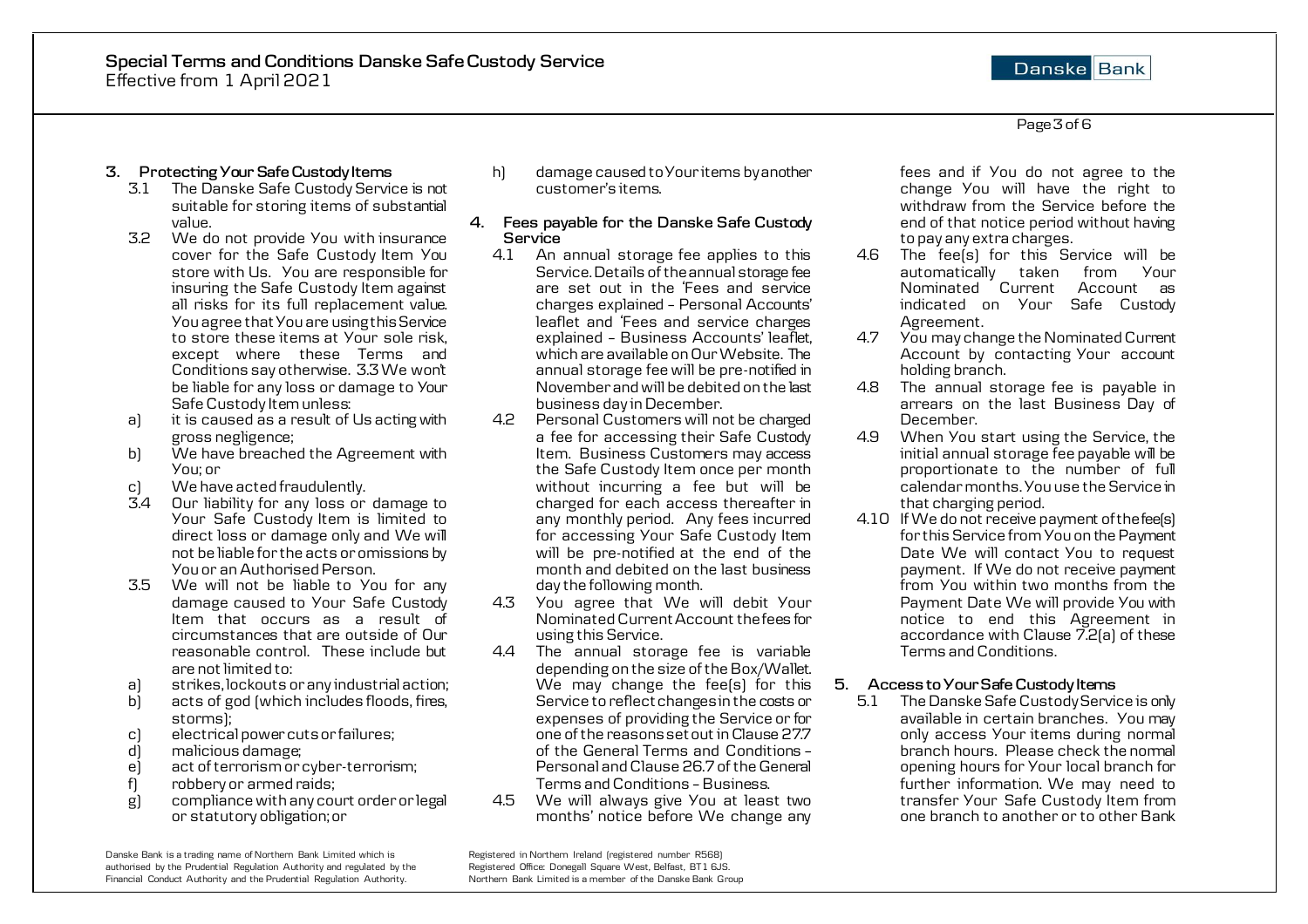Danske Bank

Page 4 of 6

premises. For example, this may occur when We close or relocate a branch and We will give You notice of such transfer.

- 5.2 You will be asked to produce photographic identity documentation to access Your Safe Custody Item.
- 5.3 You must take reasonable care when accessing Your Safe Custody Item. It is Your responsibility to make sure that you lock the Box after accessing it.
- 5.4 Only You may access Your Safe Custody Item unless otherwise allowed by one of the exceptions set out in these Terms and Conditions which include:
- a) if You have a disability or for some other reason You cannot physically access the Safe Custody Item Yourself We may allow a companion to accompany You in order to assist You. We may ask Your companion for ID.
- b) if You have appointed an attorney We may allow Your attorney to access the items. You or Your attorney must provide Us with a copy of the valid Power of Attorney before We will permit access.
- c) if You have appointed an Authorised Person to access Your Safe Custody Item.
- 5.5 We will keep a record of every time You or the Authorised Person access Your Safe Custody Item.
- 5.6 We may permit access to Your Safe Custody Item without Your consent if:
- a) We are obligated by a court order or any other legal, regulatory or statutory obligation – for example, if You become bankrupt - to allow another individual to access Your Safe Custody Item. After giving such access, We may permit such

individual to remove all or part of the Safe Custody Item, without prior notice to You;

- b) in the event of Your death We will permit Your personal representative or executor to access Your Safe Custody Item on production of a valid grant of probate or letters of administration or such other evidence as We shall determine suitable; or
- c) We consider the action is necessary in order to meet Our obligations under general law and regulation or in relation to Our obligations relating to the prevention of money laundering, fraud or illegal activity.
- 5.7 We will not permit access to a third party unless the relevant legal document  $authorising$  the individual to have access to Your Safe Custody Item and valid ID are provided.
- 5.8 We reserve the right to delay access to Your Safe Custody Item if We, acting reasonably, decide to carry out further checks. This could happen, for example, where We suspect fraud.
- 5.9 We will not be held responsible for recovering any Safe Custody Item that has been confiscated, correctly or incorrectly, by law-enforcement officials.
- 5.10 We are not responsible for an act (or failure to act) by a third party allowed to access Your Safe Custody Item, provided We did not know they were acting dishonestly.
- 5.11 We may, at our sole discretion refuse or restrict access to any person, including You, to Your Safe Custody Item if:
- a) We suspect unlawful or dishonest activity;

b) access is restricted due to circumstances that are out of our reasonable control;

c) We have reason to believe that an individual requesting access to Your Safe Custody Item is under the influence of alcohol or drugs or is behaving unreasonably;

- d) You have failed to pay a fee due under this Agreement or You have otherwise breached this Agreement;
- e) You or an Authorised Person are unable or unwilling to provide photographic identity documentation when requested by Us, or the photographic identification presented is not acceptable to Us;
- f) Your Safe Custody Item is jointly owned and We are on notice that there is a dispute between You and the other Agreement holder or Qualifying Account holder; or
- g) For any other valid reason provided that Our refusal to allow access is a proportionate and reasonable response to the underlying reason.
- 5.12 If a Safe Custody Item is removed on a temporary basis by You or an Authorised Person the annual storage fee will continue to apply until you have terminated this Agreement.

Danske Bank is a trading name of Northern Bank Limited which is Registered in Northern Ireland (registered number R568)<br>Registered Office: Donegall Square West, Belfast, BT1 6JS. authorised by the Prudential Regulation Authority and regulated by the Financial Conduct Authority and the Prudential Regulation Authority. Northern Bank Limited is a member of the Danske Bank Group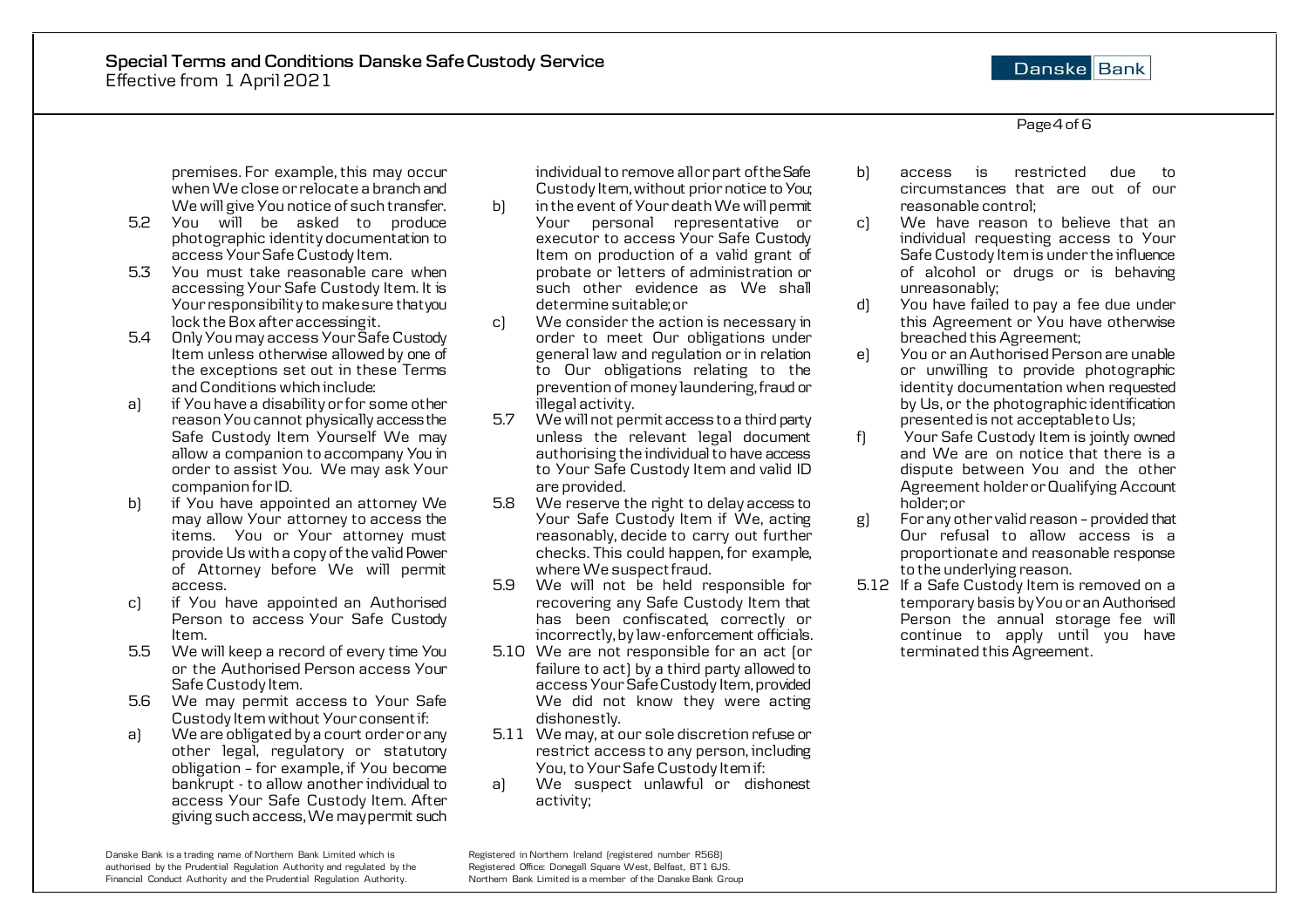Danske Bank

Page 5 of 6

### **6. Authorised Person**

- 6.1 Business Banking customers (e.g. partnerships, incorporated businesses and clubs) must appoint at least one Authorised Person and Personal Banking customers may appoint one or more Authorised Person to access their Safe Custody Items. We reserve the right to refuse to accept any person as Your Authorised Person.
- 6.2 You are responsible for ensuring that Your Authorised Person(s) is/are aware of these Terms and Conditions for using the Danske Safe Custody Service and uses the Service in accordance with these Special Terms and Conditions. Your Authorised Person will have the same rights that You do to access the Safe Custody Item and to remove the Safe Custody Item.
- 6.3 You can add an Authorised Personat any time by providing Your written instructions. Please be aware there may be a delay to Your use of the Danske Safe Custody Service during the changeover.
- 6.4 You must arrange for the keys to Your Box to be given to the Authorised Person and We will not store keys for You or arrange for keys to be given to an Authorised Person.
- 6.5 If You tell us that an Authorised Person is no longer authorised to act for You, We will not allow them to have access to Your Safe Custody Item.

### **7. Termination**

- 7.1 We may end this Agreement without serving notice on You if:
- a) We reasonably believe that You are storing the Safe Custody Item on behalf of another individual, unless You are a Danske Bank Business customer and You are a regulated professional services firm.;
- b) We have reason to believe You are storing a Prohibited Item;
- c) You fail to provide Us with details on the contents of Your Safe Custody Item if We ask You for information on this, or if We believe that Your response is suspicious;
- d) We reasonably consider that We will be in breach of any law, regulation, court order, or We may be exposed to action from any government, regulator or other authority;
- e) You have materially or persistently breached this Agreement;
- f) Any information You have provided to Us is materially inaccurate; or
- g) You fail to meet the requirements of any checks required by law, regulation or other authority.
- 7.2 We may end this Agreement by providing You with at least two months' notice if:
- a) You fail to pay the fees and charges for the Danske Safe Custody Service offered under this Agreement;
- b) We decide to discontinue the Danske Safe Custody Service offered under this Agreement (for example, We decide to end the Service in the branch where Your Safe Custody item is located or generally);
- c) You have closed Your Qualifying Account or no longer meet the eligibility

conditions to avail of the Danske Safe Custody Service.

- d) If the Bank has the right or obligation to stop or suspend Your use of the Qualifying Account or to close it immediately under the Bank's General Terms and Conditions for the Qualifying Account; or
- e) Any other reason set out in these Special Terms and Conditions or in the General Terms and Conditions for Business Accounts or the General Terms and Conditions for Personal Accounts.
- 7.3 You may end this Agreement at any time by providing Us with notice in writing and removing the Safe Custody Item.
- 7.4 On termination of this Agreement You are required to remove Your Safe Custody Item within 30 days. Any Safe Custody Item which is not removed will be treated as unclaimed property (see clause 8).
- 7.5 As the annual storage fee is payable in arrears We will calculate the amount of the outstanding annual storage fee to be paid by You on termination of the Agreement. The amount will be equal to an amount for each full calendar month You used the Service during the relevant charging period. If You end Your Agreement with us during a month You will not be charged for the month the Agreement ended.

a) If you end Your Agreement with Us but continue to hold Your Nominated Current Account with Us, We will pre-notify You of this fee at the end of the same month You terminate Your Agreement and the fee will be debited from Your Nominated Current Account on the last business day of the following month.

Danske Bank is a trading name of Northern Bank Limited which is Registered in Northern Ireland (registered number R568)<br>Registered Office: Donegall Square West, Belfast, BT1 6JS. authorised by the Prudential Regulation Authority and regulated by the Financial Conduct Authority and the Prudential Regulation Authority. Northern Bank Limited is a member of the Danske Bank Group